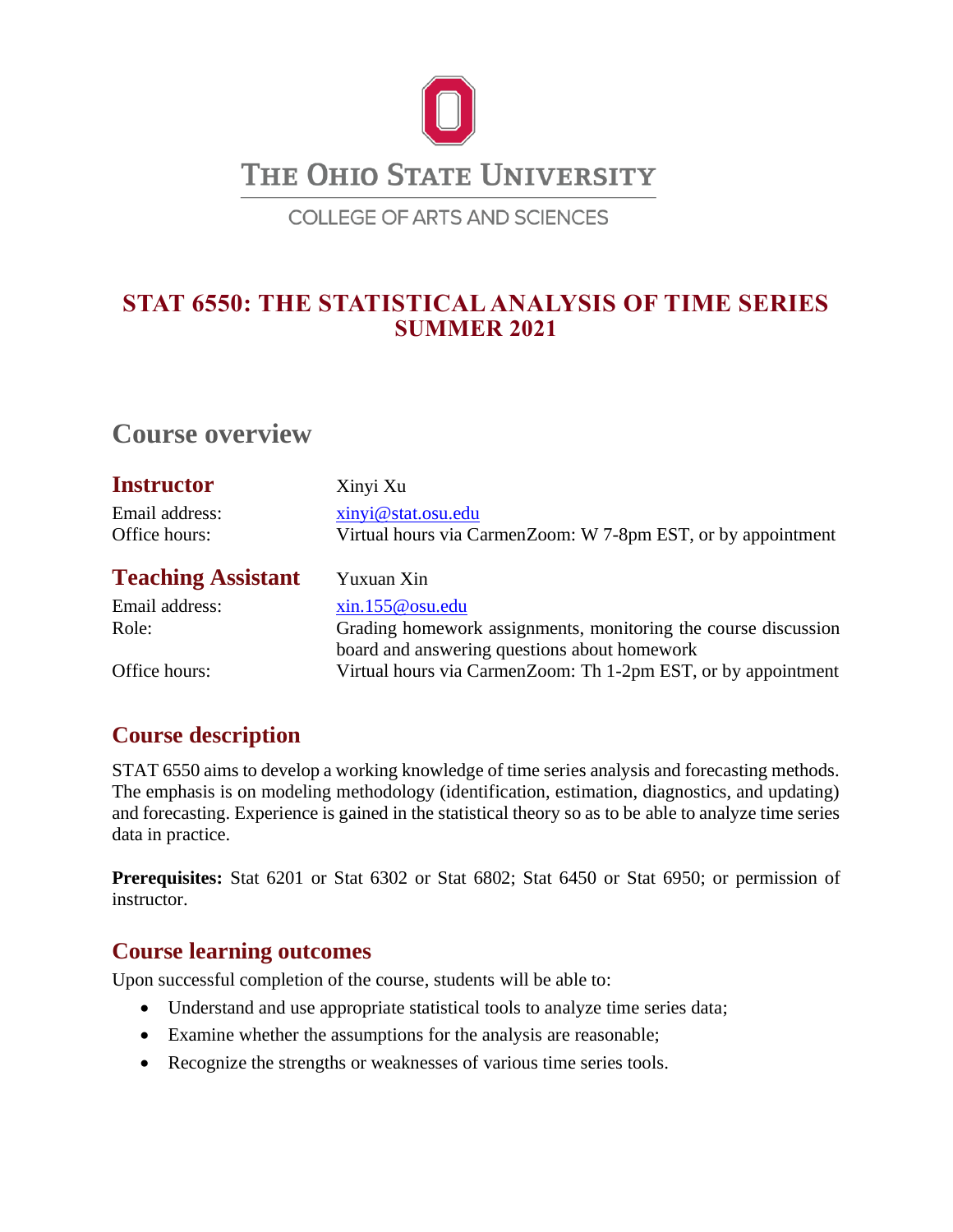## **Course materials**

Required: *Brockwell and Davis, Introduction to Time Series and Forecasting (2<sup>nd</sup> or 3<sup>rd</sup>) Edition), New York: Springer.*

Both the 2<sup>nd</sup> and 3<sup>rd</sup> edition of the textbook are freely available online via your OSU account:

- 2<sup>nd</sup> edition:<http://link.springer.com.proxy.lib.ohio-state.edu/book/10.1007%2Fb97391>
- 3<sup>rd</sup> edition: [https://link-springer-com.proxy.lib.ohio-state.edu/book/10.1007/978-3-319-](https://link-springer-com.proxy.lib.ohio-state.edu/book/10.1007/978-3-319-29854-2) [29854-2](https://link-springer-com.proxy.lib.ohio-state.edu/book/10.1007/978-3-319-29854-2)

## **Course delivery**

The vast majority of the course can be completed asynchronously, meaning that you will be able to study materials and work on assignments according to your own schedule.

Each week several instructional videos, covering approximately 190 minutes of content, will be posted on the Carmen course website. You are responsible for watching the videos and studying the material that is assigned. In addition to the lecture videos, weekly homework assignments will be assigned. Also, the instructor and TA will hold weekly office hours via Zoom and manage the discussion board on Carmen to answer questions related to the course material.

Please check the course webpage regularly for important announcements, homework assignments and solutions.

## **Course technology**

For help with your password, university e-mail, Carmen, or any other technology issues, questions, or requests, contact the OSU IT Service Desk. Standard support hours are available at [https://ocio.osu.edu/help/hours,](https://ocio.osu.edu/help/hours) and support for urgent issues is available 24x7.

- **Self-Service and Chat support:** <http://ocio.osu.edu/selfservice>
- **Phone:** 614-688-HELP (4357)
- **Email:** [8help@osu.edu](mailto:8help@osu.edu)
- **TDD:** 614-688-8743

**Baseline technical skills necessary for online courses**

- Basic computer and web-browsing skills
- Navigating Carmen; the following website may help you if you encounter difficulties with Carmen: [https://resourcecenter.odee.osu.edu/canvas/.](https://resourcecenter.odee.osu.edu/canvas/)

**Technology skills necessary for this specific course**

• CarmenZoom

**Necessary equipment**

- Computer: current Mac (OS X) or PC (Windows  $10+$ ) with high-speed internet connection
- Webcam: built-in or external webcam, fully installed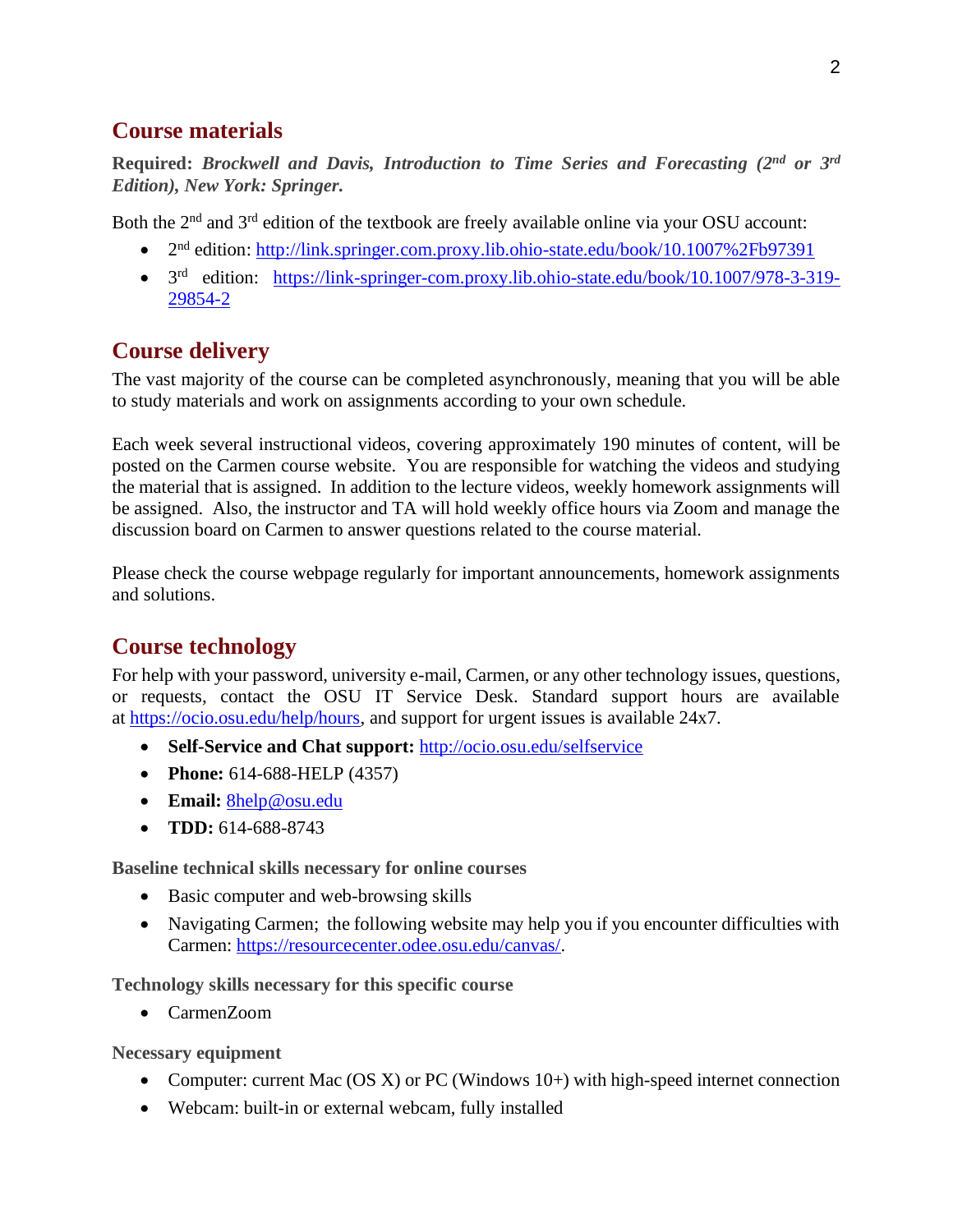• Microphone: built-in laptop or tablet mic or external microphone

#### **Necessary software**

- In this course, you will be required to do some basic statistical analyses on the computer using the statistical software package R (The R Project for Statistical Computing; [http://www.r-project.org/\)](http://www.r-project.org/). This software package is available as Free Software.
	- o You can download R for Windows, Mac, and Linux, from the CRAN archive at [https://cran.r-project.org.](https://cran.r-project.org/)
	- $\circ$  An in-depth introduction to R is available at  $\frac{http://cran.r-1">http://cran.r-1}$ [project.org/doc/manuals/R-intro.pdf](http://cran.r-project.org/doc/manuals/R-intro.pdf)
	- o Hands-on tutorials are available in the Swirl system, which you can learn about at [http://swirlstats.com/.](http://swirlstats.com/) In particular, "R Programming: The basics of programming in R" is an appropriate first tutorial for students who have never used R.
- An easier to use interface to R is available in the software package RStudio. This package is available for Windows, Mac, and Linux and can be downloaded for free from [http://rstudio.org.](http://rstudio.org/) **Note that RStudio requires R to be installed.**

## **Grading and faculty response**

# Assignment or category **Percentage** Homework 30 Midterm 30 Comprehensive Final 40 Total 100

## **Homework and exams**

#### **Homework:**

Homework will be collected approximately weekly. Allow sufficient time to complete these assignments so that you can get help if you need it. You are encouraged to use the Carmen discussion board to post questions about homework assignments and to answer questions from your peers. This will provide you with opportunities to interact with each other. However, do not copy any part of other's homework. Each student must produce his/her own homework to be handed in.

When you put together your homework solutions, make sure that you put the homework assignment number on the first page and arrange the problems in order. Make sure that the computer output and discussion is placed together (do not put the computer output at the end of homework). Computer output alone without proper interpretation of the result would not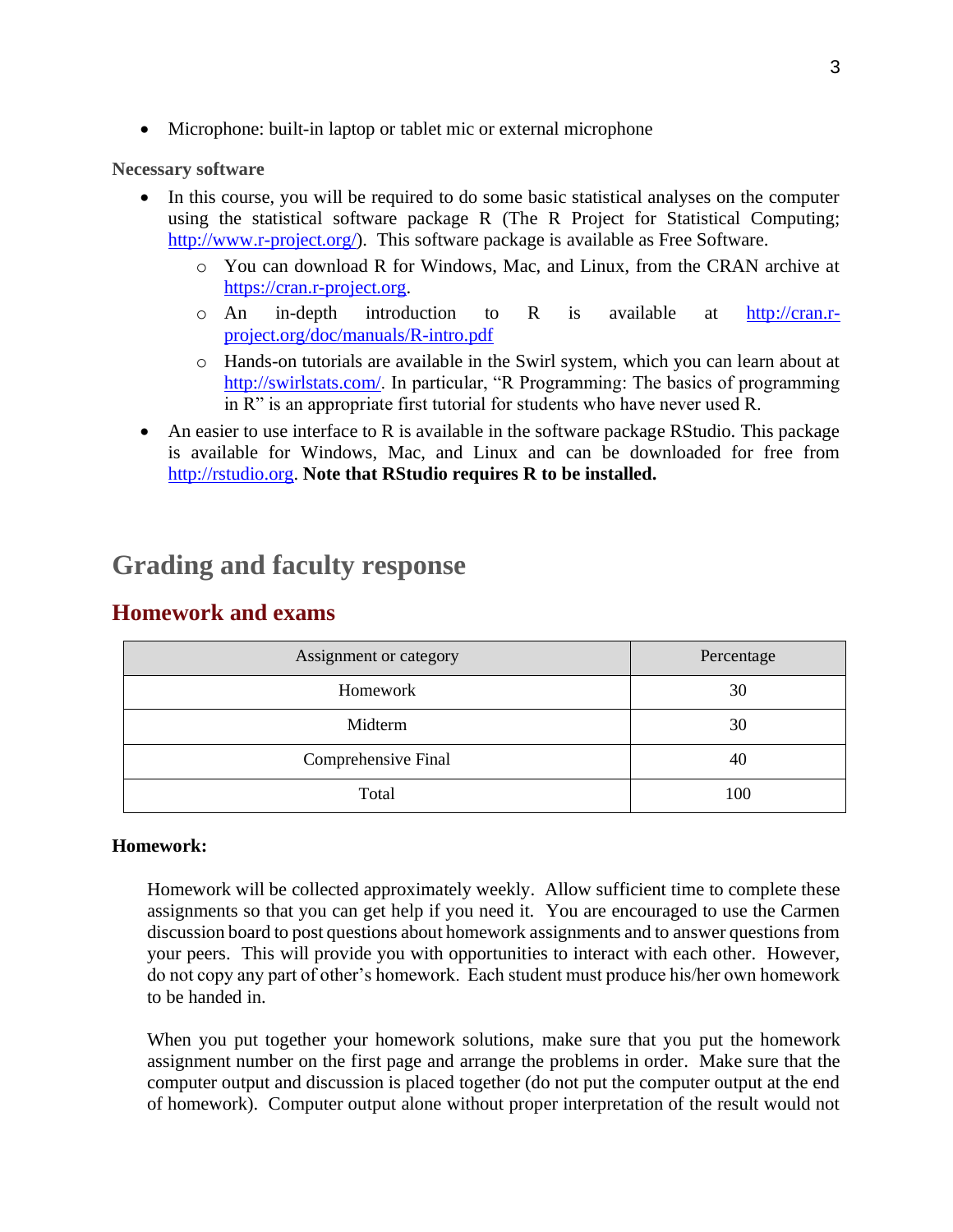be considered a complete answer either and you may lose points. You don't need to include R script itself in your homework unless it is necessary to justify your answer. All homework must be **submitted online as a PDF file through the course website**, following the instructions on [https://community.canvaslms.com/docs/DOC-9539-421241972.](https://community.canvaslms.com/docs/DOC-9539-421241972)

**NO late homework will be accepted.** We automatically drop your lowest homework assignment grade. If you miss a homework assignment deadline, we will automatically take your first missed homework assignment to be your lowest grades (in that you will receive 0 for not completing the assignments), no matter what the reason for missing these assignments is, so please do not ask to make up the assignment. We allow for the assignment grades to be dropped because we recognize that sometimes, unavoidable things happen that might affect your ability to complete your work and we do not want you to worry about having to make up work in these situations.

#### **Exams**:

There will be one midterm exam and one comprehensive final exam. Midterm (tentative): June 7, Monday, 3:30-4:30pm EST Final (Comprehensive): July 2, Friday, 3:30-5:15pm EST

- If you cannot be available at these times for unavoidable reasons, you must speak with the course instructor immediately. **If you fail to take an exam during the time when it is available without any communication with us to explain, we will not allow you to make up the exam unless there is an emergency situation that you can document.**
- Both exams are **closed book/closed notes** (except for the sheet of notes described next) and will be **proctored via CarmenZoom**. You may use one 8.5x11 inch sheet of paper (both sides), with whatever facts, formulas, or explanations you find helpful, for each exam. A basic calculator is allowed – tablets, laptops, cellphones, and other communication devices are not. Statistical tables will be provided as needed. We take academic honesty very seriously in this course. You may communicate with only the instructor if you have any questions during the exam periods.

You have until one week after receiving your grades on the exams to dispute the grade; the same applies to any homework grade. Note that when asking for a question to be re-graded, the entire assignment/exam may be re-graded, so you run the risk of losing more points than you gain back.

## **Faculty feedback and response time**

We are providing the following list to give you an idea of our intended availability throughout the course. (Remember that you can call **614-688-HELP** at any time if you have a technical problem.)

**Preferred contact method**

- If you have questions about the lectures or notice any typos in the materials, please email the instructor. I will reply to e-mails within **24 hours on school days**.
- **If you have questions about the grading of homework assignments, please email the teaching assistant directly** – do NOT use the discussion board.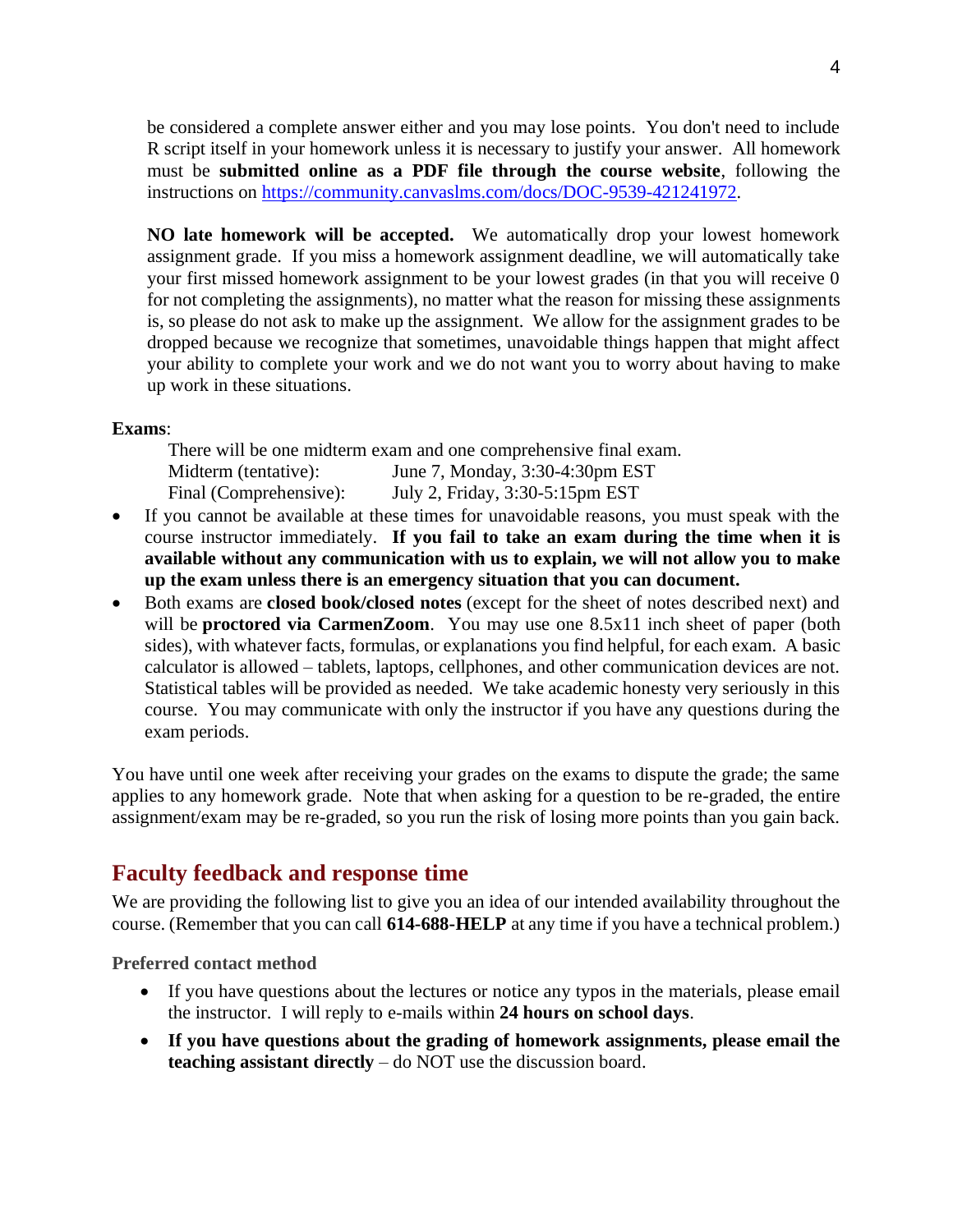**Discussion board**

The teaching assistant and instructor will regularly monitor and reply to messages in the discussion boards as appropriate.

## **Attendance, participation, and discussions**

Students may miss class, for a variety of reasons related to COVID-19. As much as possible, please stay in contact with the instructor so that we can discuss accommodations should they be needed.

### **Student participation requirements**

Because this is a distance-education course, your attendance is based on your online activity and participation. The following is a summary of everyone's expected participation:

#### • **Logging in**: **AT LEAST TWICE PER WEEK**

Be sure you are logging in to the course in Carmen each week, including weeks with holidays or weeks with minimal online course activity. (During most weeks you will probably log in many times.) If you have a situation that might cause you to miss an entire week of class, discuss it with me *as soon as possible.*

#### • **Office hours and live sessions**: **OPTIONAL OR FLEXIBLE**

All live events for the course, including office hours, are optional. For live presentations, I will provide a recording that you can watch later. If you are required to discuss an assignment with me, please contact me at the beginning of the week if you need a time outside my scheduled office hours.

### **Discussion and communication guidelines**

The following are expectations for how we should communicate as a class. Above all, please remember to be respectful and thoughtful.

- **Writing style**: While there is no need to participate in class discussions as if you were writing a research paper, you should remember to write using good grammar, spelling, and punctuation. Informality (including an occasional emoticon) is fine for non-academic topics.
- **Tone and civility**: Let's maintain a supportive learning community where everyone feels safe and where people can disagree amicably. Remember that sarcasm doesn't always come across online.
- **Citing your sources**: When we have academic discussions, please cite your sources to back up what you say. (For the textbook or other course materials, list at least the title and page numbers. For online sources, include a link.)
- **Backing up your work**: Consider composing your academic posts in a word processor, where you can save your work, and then copying into the Carmen discussion.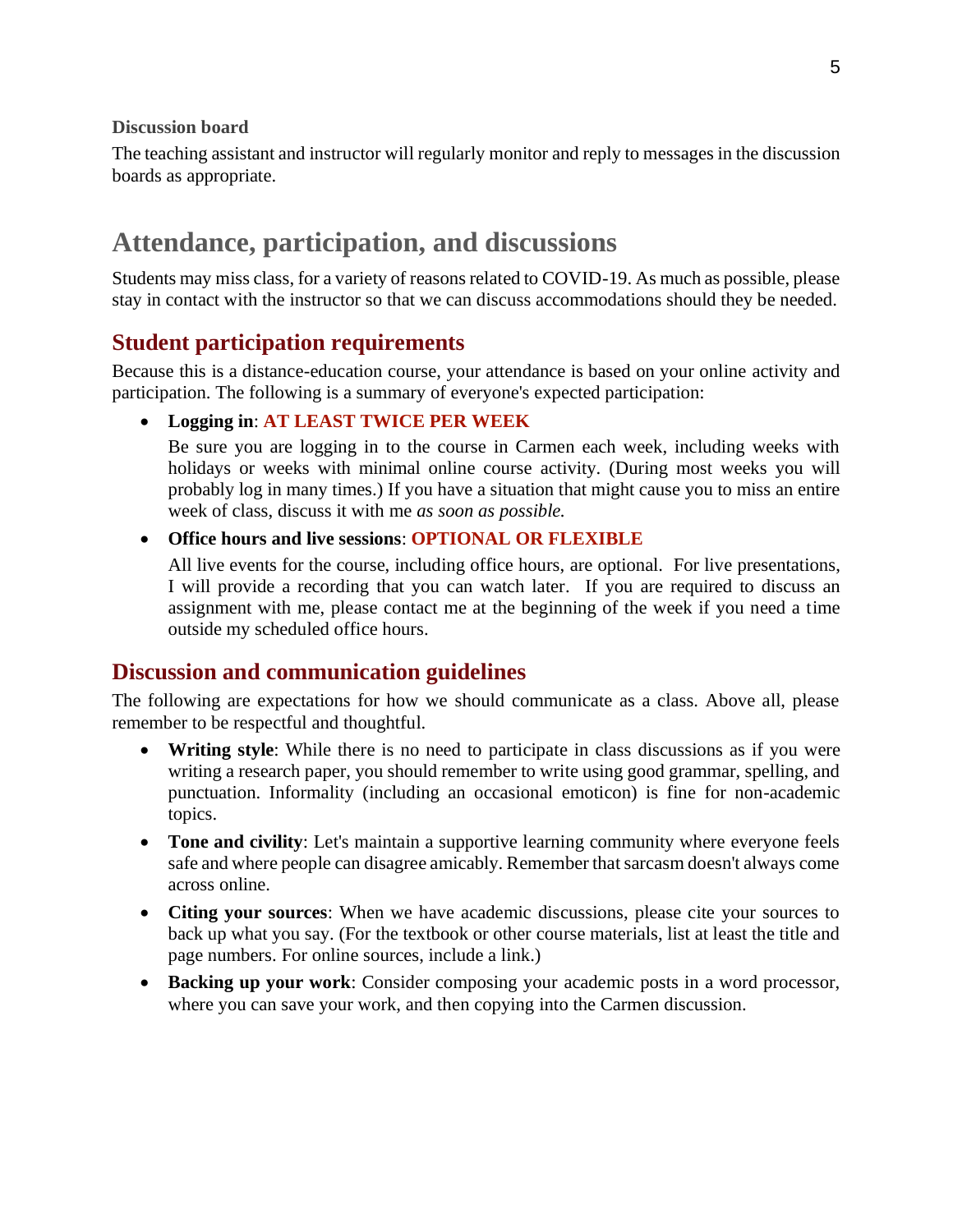## **Other course policies**

### **Health and safety**

The Ohio State University Wexner Medical Center's Coronavirus Outbreak site [\(https://wexnermedical.osu.edu/features/coronavirus\)](https://wexnermedical.osu.edu/features/coronavirus) includes the latest information about COVID-19 as well as guidance for students, faculty and staff.

## **Potential disruptions to instruction**

- As much as is possible, students will have access to material online if they are unable to attend class because of positive diagnosis, symptoms, or quarantine required following contact tracing.
- If the instructor is unable to be present in person because of positive diagnosis, symptoms, or quarantine following contact tracing a new instructor will be assigned to the course. Details will be given on the course website.

### **Student academic services**

Student academic services on the OSU main campus [http://advising.osu.edu/welcome.shtml.](http://advising.osu.edu/welcome.shtml)

#### **Student support services**

Student support services offered on the OSU main campus [http://ssc.osu.edu.](http://ssc.osu.edu/)

## **Academic integrity policy**

**Policies for this online course**

- **Exams**: You must complete the midterm and final exams yourself, without any external help or communication.
- **Written assignments**: Your written assignments, including discussion posts, should be your own original work.
- **Reusing past work**: In general, you are prohibited in university courses from turning in work from a past class to your current class, even if you modify it. If you want to build on past research or revisit a topic you've explored in previous courses, please discuss the situation with me.
- **Falsifying research or results**: All research you will conduct in this course is intended to be a learning experience; you should never feel tempted to make your results or your library research look more successful than it was.
- **Collaboration and informal peer-review**: The course includes many opportunities for formal collaboration with your classmates. While study groups and peer-review of major written projects is encouraged, remember that comparing answers on a quiz or assignment is not permitted. If you're unsure about a particular situation, please feel free just to ask ahead of time.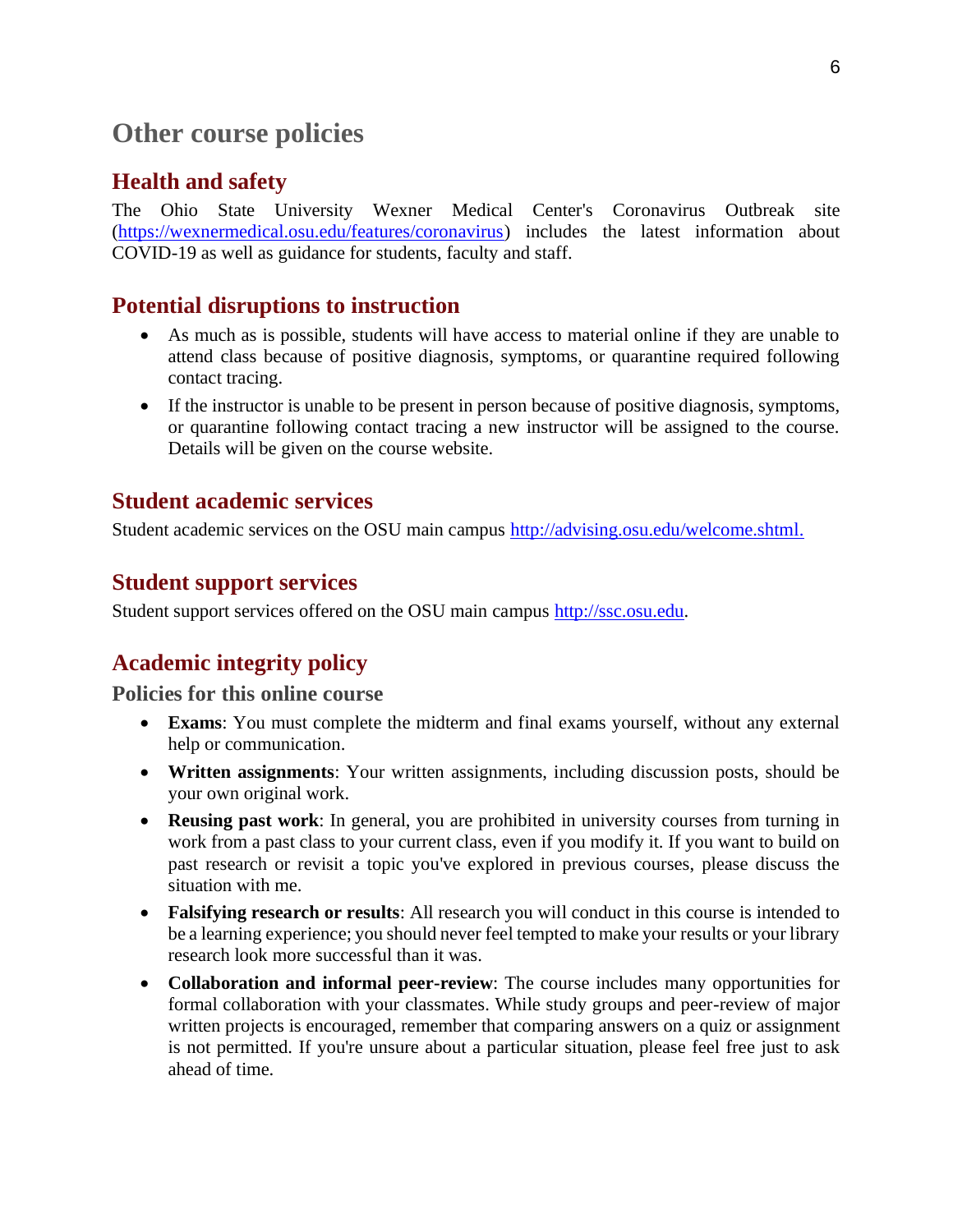#### **Ohio State's academic integrity policy**

It is the responsibility of the Committee on Academic Misconduct to investigate or establish procedures for the investigation of all reported cases of student academic misconduct. The term "academic misconduct" includes all forms of student academic misconduct wherever committed; illustrated by, but not limited to, cases of plagiarism and dishonest practices in connection with examinations. Instructors shall report all instances of alleged academic misconduct to the committee (Faculty Rule 3335-5-487). For additional information, see the Code of Student Conduct [http://studentlife.osu.edu/csc/.](http://studentlife.osu.edu/csc/)

### **Copyright disclaimer**

The materials used in connection with this course may be subject to copyright protection and are only for the use of students officially enrolled in the course for the educational purposes associated with the course. Copyright law must be considered before copying, retaining, or disseminating materials outside of the course.

#### **Statement on title IX (Recommended)**

Title IX makes it clear that violence and harassment based on sex and gender are Civil Rights offenses subject to the same kinds of accountability and the same kinds of support applied to offenses against other protected categories (e.g., race). If you or someone you know has been sexually harassed or assaulted, you may find the appropriate resources at [http://titleix.osu.edu](http://titleix.osu.edu/) or by contacting the Ohio State Title IX Coordinator at [titleix@osu.edu](mailto:titleix@osu.edu)

#### **Accessibility accommodations for students with disabilities**

**The university strives to make all learning experiences as accessible as possible. In light of the current pandemic, students seeking to request COVID-related accommodations may do so through the university's request process, managed by Student Life Disability Services. If you anticipate or experience academic barriers based on your disability (including mental health, chronic, or temporary medical conditions), please let me know immediately so that we can privately discuss options. To establish reasonable accommodations, I may request that you register with Student Life Disability Services. After registration, make arrangements with me as soon as possible to discuss your accommodations so that they may be implemented in a timely fashion. SLDS contact information: [slds@osu.edu;](mailto:slds@osu.edu) 614-292-3307; [http://slds.osu.edu;](http://slds.osu.edu/) 098 Baker Hall, 113 W. 12th Avenue.**

**Accessibility of course technology**

This online course requires use of Carmen (Ohio State's learning management system) and other online communication and multimedia tools. If you need additional services to use these technologies, please request accommodations with your instructor.

- [Carmen \(Canvas\) accessibility](https://community.canvaslms.com/docs/DOC-2061)
- Streaming audio and video
- Synchronous course tools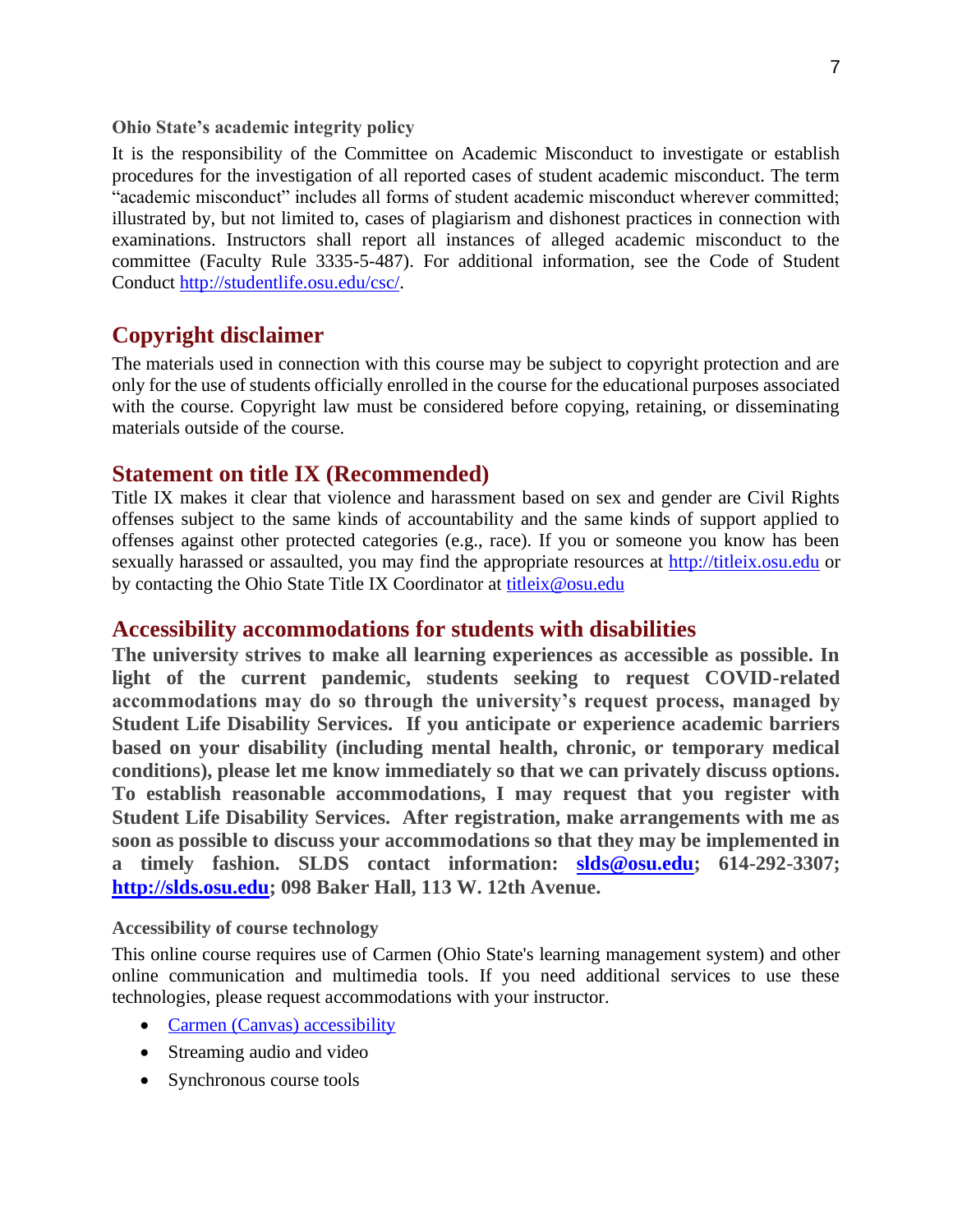### **Accessibility accommodations for students with disabilities**

**The university strives to make all learning experiences as accessible as possible. In light of the current pandemic, students seeking to request COVID-related accommodations may do so through the university's request process, managed by Student Life Disability Services. If you anticipate or experience academic barriers based on your disability (including mental health, chronic, or temporary medical conditions), please let me know immediately so that we can privately discuss options. To establish reasonable accommodations, I may request that you register with Student Life Disability Services. After registration, make arrangements with me as soon as possible to discuss your accommodations so that they may be implemented in a timely fashion. SLDS contact information: [slds@osu.edu;](mailto:slds@osu.edu) 614-292-3307; [http://slds.osu.edu;](http://slds.osu.edu/) 098 Baker Hall, 113 W. 12th Avenue.**

#### **Accessibility of course technology**

This online course requires use of Carmen (Ohio State's learning management system) and other online communication and multimedia tools. If you need additional services to use these technologies, please request accommodations with your instructor.

- [Carmen \(Canvas\) accessibility](https://community.canvaslms.com/docs/DOC-2061)
- Streaming audio and video
- Synchronous course tools

#### **Your mental health**

As a student you may experience a range of issues that can cause barriers to learning, such as strained relationships, increased anxiety, alcohol/drug problems, feeling down, difficulty concentrating and/or lack of motivation. These mental health concerns or stressful events may lead to diminished academic performance or reduce a student's ability to participate in daily activities. The Ohio State University offers services to assist you with addressing these and other concerns you may be experiencing. If you or someone you know are suffering from any of the aforementioned conditions, you can learn more about the broad range of confidential mental health services available on campus via the Office of Student Life's Counseling and Consultation Service (CCS) by visiting [ccs.osu.edu](http://ccs.osu.edu/) or calling 614- 292-5766. CCS is located on the 4th Floor of the Younkin Success Center and 10th Floor of Lincoln Tower. You can reach an on call counselor when CCS is closed at 614-292-5766 and 24 hour emergency help is also available through the 24/7 National Suicide Prevention Hotline at 1-800-273- TALK or at [suicidepreventionlifeline.org](http://suicidepreventionlifeline.org/)

#### **Disclaimer**

This syllabus should be taken as a fairly reliable guide for the course content. However, you cannot claim any rights from it and in particular we reserve the right to change due dates or the methods of grading and/or assessment if necessary. Any changes will be communicated to you through official course announcements.